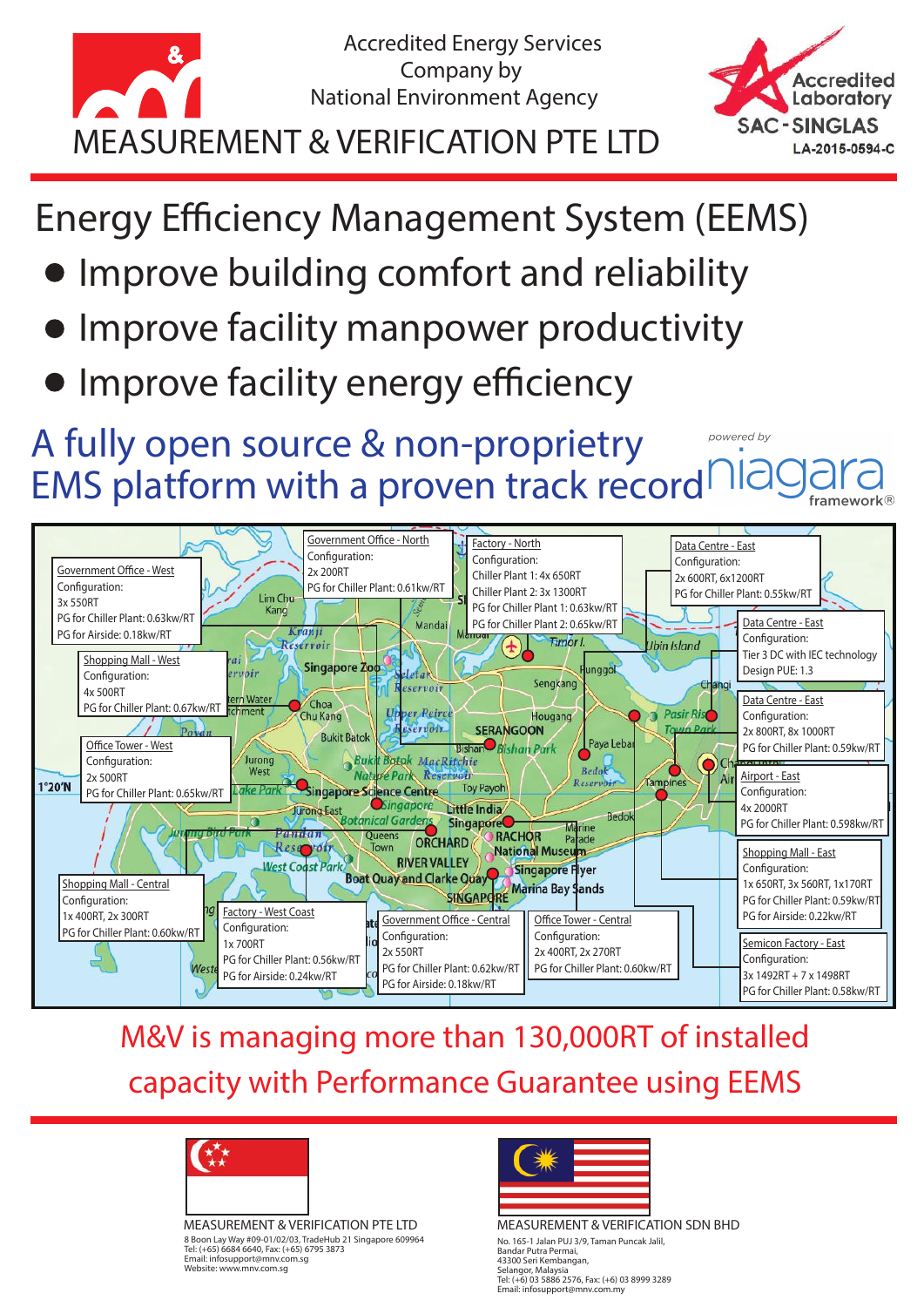# EEMS Software features:

- Fully open source & non-proprietary platform & controllers with effective Energy Saving Functions & Features. 1.
- 2. Reliable & High speed EMS architecture design with good engineering design and reliable components.
- Accurate continuous monitoring with high precision 3.
- sensors 4.

Most practical and user friendly EEMS: Testimony by countless customers.

# EEMS Application

## Niagara Framework

- Less reliant on browser plug-ins, featuring an intuitive HTML5 1. interface.
- 2. Connect and share information among heterogeneous devices, legacy systems via open protocols.
- 3. Easily build custom version
- 4. Web-enabled applications for accessing, automating and controlling in real-time over the Internet.

|                                                                                                                                                                                                                                                                                                                                                                                                                                                                                                                                                                                                                                                                                  | - My Host:hostname<br>> My File System<br>> My Module<br>> Platform                          | AHU1 | $(+)$                                                                                                               | In far born femoral last limits follow ran-<br>4 * * 8 C * B * C T S * * T 5 G * * T T X * * *<br>$+$ kps.<br>$M$ . $0$ . If the state of<br>$\sqrt{2}$<br>A. E. Longmond<br>$-1$ <b>m</b> PUL<br>$+ 4000$<br>$-1.4$ King<br>$-1.46 + 1.1$<br>$-2.46$ MoV<br>a Chinesen<br>$1.0$ Mm<br>t. O'contra<br>$-0 -$<br>11.606<br>$+ 2$<br>C . Ginestone<br>$+$ 0 mains                                                | $-2$<br><b>Zimm</b><br><b>SUMMERS CA</b><br>$\begin{array}{rcl} & & \mbox{Standard Forest} \\ & \mbox{Current 84.0 }\% \\ & \mbox{matrix 6.45.0 }\% \\ & \mbox{for $10.0$ }\% \\ & \mbox{for $10.0$ }\% \\ & \mbox{for $10.0$ }\end{array}$<br>FCU-01 Graphic<br>fromework.<br><b>HITSON</b><br>College)<br>liedling:<br>Soph Test<br>189.95<br>1.001<br>耳音<br>44, 15,<br><br><b>B</b> Rus Att I                                                                                                                                                                                                                                                                             |
|----------------------------------------------------------------------------------------------------------------------------------------------------------------------------------------------------------------------------------------------------------------------------------------------------------------------------------------------------------------------------------------------------------------------------------------------------------------------------------------------------------------------------------------------------------------------------------------------------------------------------------------------------------------------------------|----------------------------------------------------------------------------------------------|------|---------------------------------------------------------------------------------------------------------------------|----------------------------------------------------------------------------------------------------------------------------------------------------------------------------------------------------------------------------------------------------------------------------------------------------------------------------------------------------------------------------------------------------------------|------------------------------------------------------------------------------------------------------------------------------------------------------------------------------------------------------------------------------------------------------------------------------------------------------------------------------------------------------------------------------------------------------------------------------------------------------------------------------------------------------------------------------------------------------------------------------------------------------------------------------------------------------------------------------|
| Electronic and Control and Control and<br>the new land desired from three lang<br>$x + 0.0 - 0.80$ . C.C. B . C.C. D.C. U.C. U.C. V.C.<br>$x + 0 = 0$<br>THE THE STATE OF THE STATE OF THE STATE OF THE STATE OF THE STATE OF THE STATE OF THE STATE OF THE STATE OF THE STATE OF THE STATE OF THE STATE OF THE STATE OF THE STATE OF THE STATE OF THE STATE OF THE STATE OF THE STATE<br><b>TRICHARD</b><br>Niagara<br>Workbench<br>$\begin{tabular}{ c c } \hline $\cdots$ & $\cdots$ \\ \hline $\cdots$ & $\cdots$ \\ \hline $\cdots$ & $\cdots$ \\ \hline $\cdots$ & $\cdots$ \\ \hline \end{tabular}$<br><b>Extragalactic Companies</b><br>$\bullet$ $\bullet$<br>$\bullet$ | L<br><b>The State State Inc.</b><br>$\overline{ }$<br><b>ROBINSON</b><br>naggra <sup>4</sup> |      | Boolean<br><b>Boolean Writa</b><br>68.7 "F (ok)<br>Out<br>$\ln 10$<br>$-$ {null}<br>68.7 °F (ok)<br>ln16<br>$-0.01$ | . Cheese<br>$\rightarrow$ $\frac{1}{2}$ taxis in particularly<br>$\rightarrow$ 2 matrices.<br>$4.0$ February<br><b>LESSEN</b><br>+ Faletin<br><b>M H II &amp;-trees</b><br>$.0 -$<br>$\frac{1}{2}$ O $\frac{1}{2}$<br>1 Giovanni<br>1 Situate to print<br><b>G</b> ussiana<br>1-Diame<br>$1 - Q = 1$<br>$0 - 0$<br>VOIU<br>$1.0 - 0.$<br>$, 0 -$<br>$1.0$ mm.<br>$V$ O homing.<br>Groundscale<br><b>Gamman</b> | $.7 \mu m$<br>Area Setu (EL Control<br><b>COM</b><br><b>June</b><br><b>Zane</b><br>٠<br>Δ<br><b>START OF STRAIN</b><br>Sportland, M975<br>Uffedive Stat: 6.0 %<br><b>Chairman</b><br>macterizer, surv.<br>Occloud Spt 8.0 T<br><b>Graphing Hoscophed</b><br>DO NOTINE ROTE<br>Smithway Monday<br>12.67<br>tructurated E6%<br>Fat-Mode 5<br><b>EDUCATION CONTINUES IN A STATISTICS</b><br>In 24 per horse for true by<br>$\cdots$<br>$V = 16 - 16$<br>$\begin{array}{l} \text{non-zero 1, in } \pm 0 \\ \text{non-zero 2} \\ \text{non-zero 3} \\ \text{non-zero 4} \\ \text{non-zero 5} \\ \text{non-zero 6} \\ \text{non-zero 7} \end{array}$<br><b>TRICKLIN</b><br>Niagara |
| a based on a company of the property of the second conditions of the company of the second conditions of the company of the company of the company of the company of the company of the company of the company of the company                                                                                                                                                                                                                                                                                                                                                                                                                                                    |                                                                                              |      |                                                                                                                     |                                                                                                                                                                                                                                                                                                                                                                                                                | $\begin{tabular}{ c c } \hline $0.0179$ & $0.0011$ \\ \hline 0.0179$ & $0.0011$ \\ \hline 0.0179$ & $0.0011$ \\ \hline 0.0179$ & $0.0011$ \\ \hline \end{tabular}$<br>Workbench<br>nagara <sup>4</sup><br><b>SOLONE ENVIRONMENT</b><br>8.3624<br>E<br>$\bullet$<br>o<br>$\bullet$<br>beauty."<br>that the concentration is a concentration of the concentration of the concentration of the concentration of the concentration of the concentration of the concentration of the concentration of the concentration of the conce                                                                                                                                              |



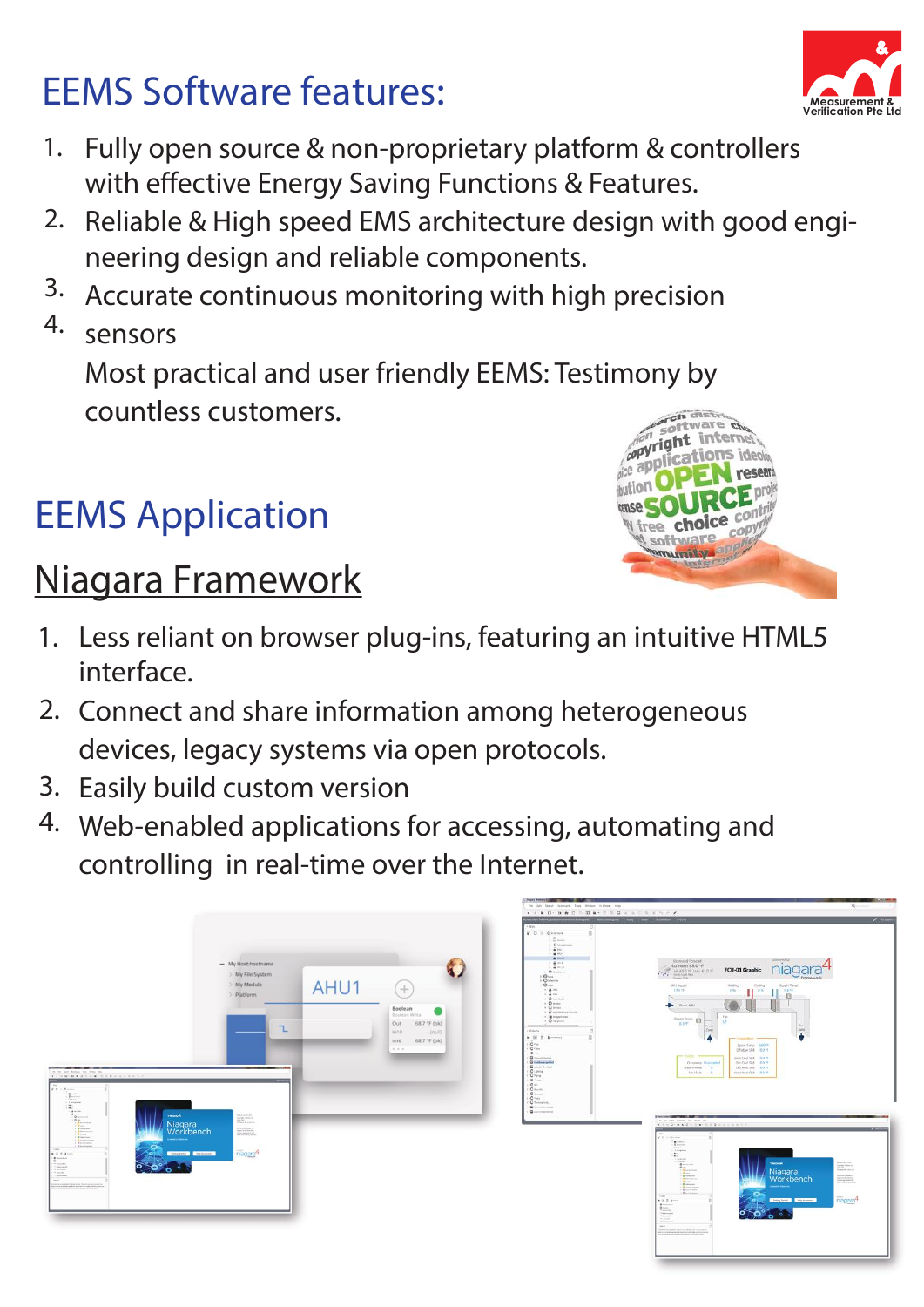## **EEMS Configuration:**





### EEMS Components:

#### JACE 8000 Network Controller

- Integrated control supervision
- Datalogging
- Alarming
- Scheduling & Sequencing
- Network management

#### Direct Digital Controller (DDC)

- Rugged, network centric, high performance controller with Open source Sedona platform
- Support multi concurrent protocols
- Web friendly tools to enable 3rd Party Tools
- Individual/local area programming and control